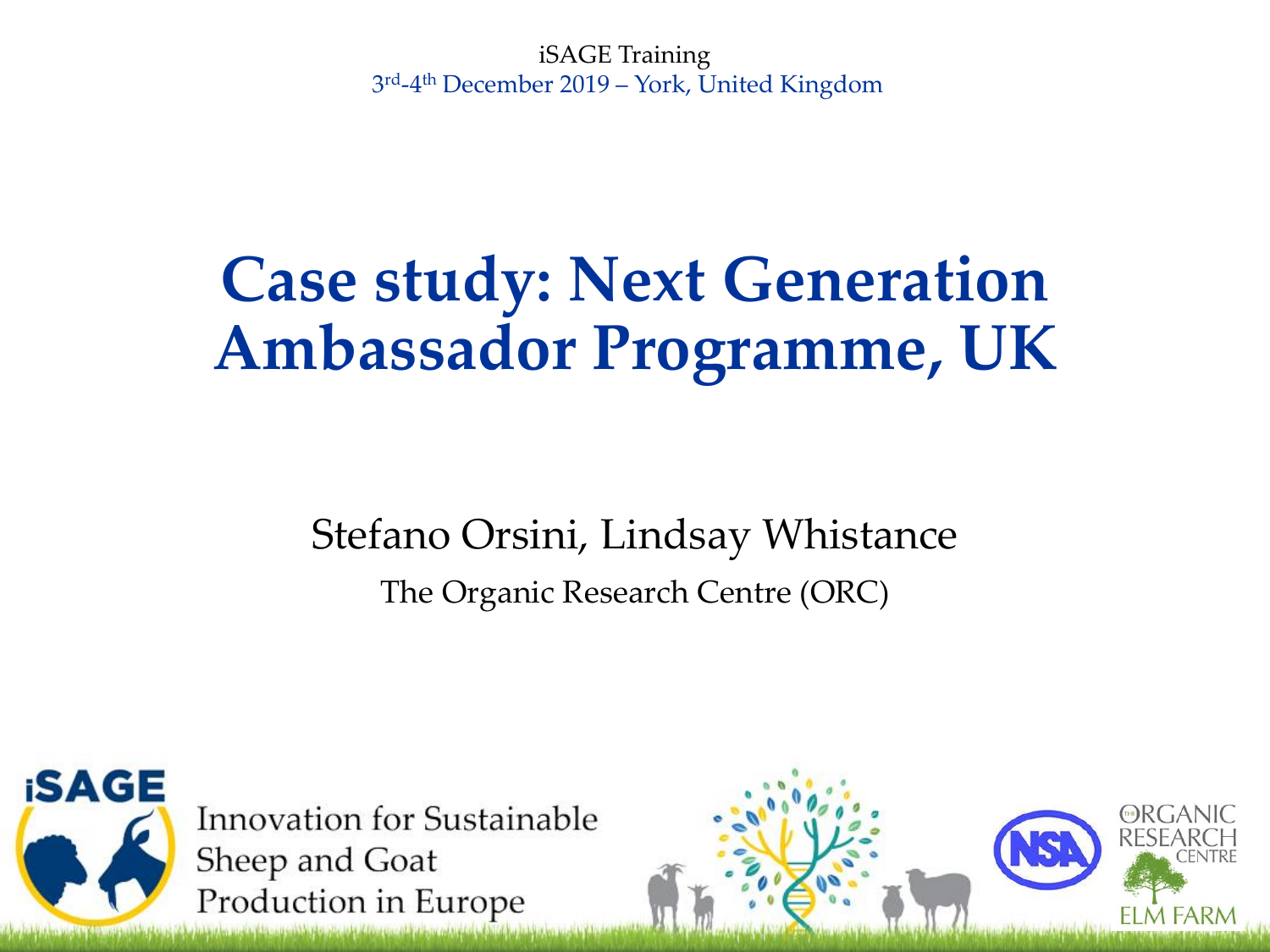# **The NG Ambassador Programme**

- The NG Ambassador Programme is a training programme organised every year since 2014 by the National Sheep Association (NSA) in the UK
- Targeted to young sheep farmers across the UK – 12 successful applicants





NG Ambassador Programme 2018



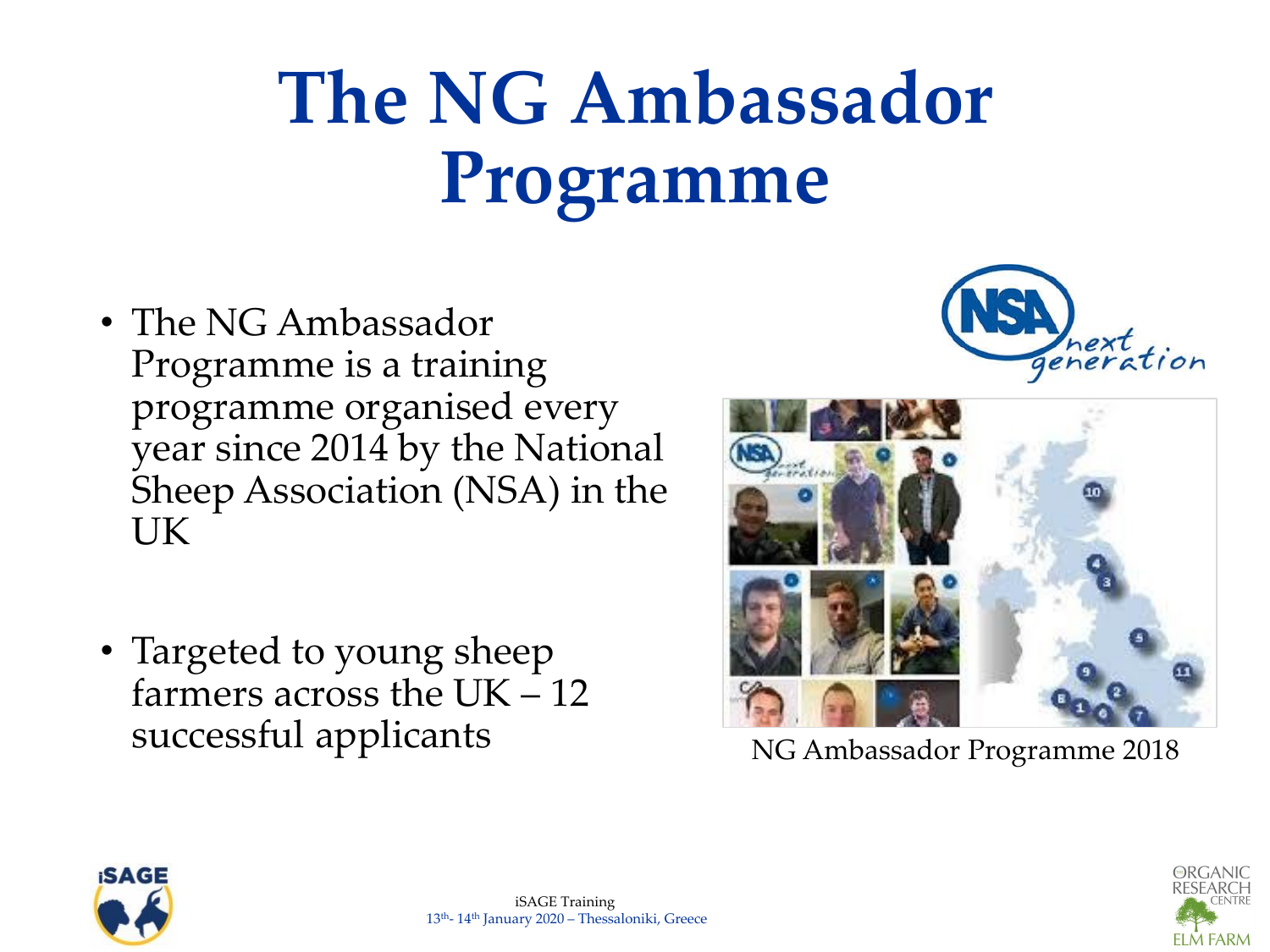# **The NG Ambassador Programme**

- Two overarching objectives
	- Develop **competent young farmers who stay in the industry** …
	- And who then **become ambassadors** for sheep industry and active members of their regional NSA **Committee**

"*Being an NSA NG Ambassador is about strengthening the sheep sector as a whole. Ambassadors are encouraged to share their experiences. This may be joining an NSA regional committee, speaking at farmer meetings, taking on a role withing the farming community or getting involved in organising an event"* (NSA)



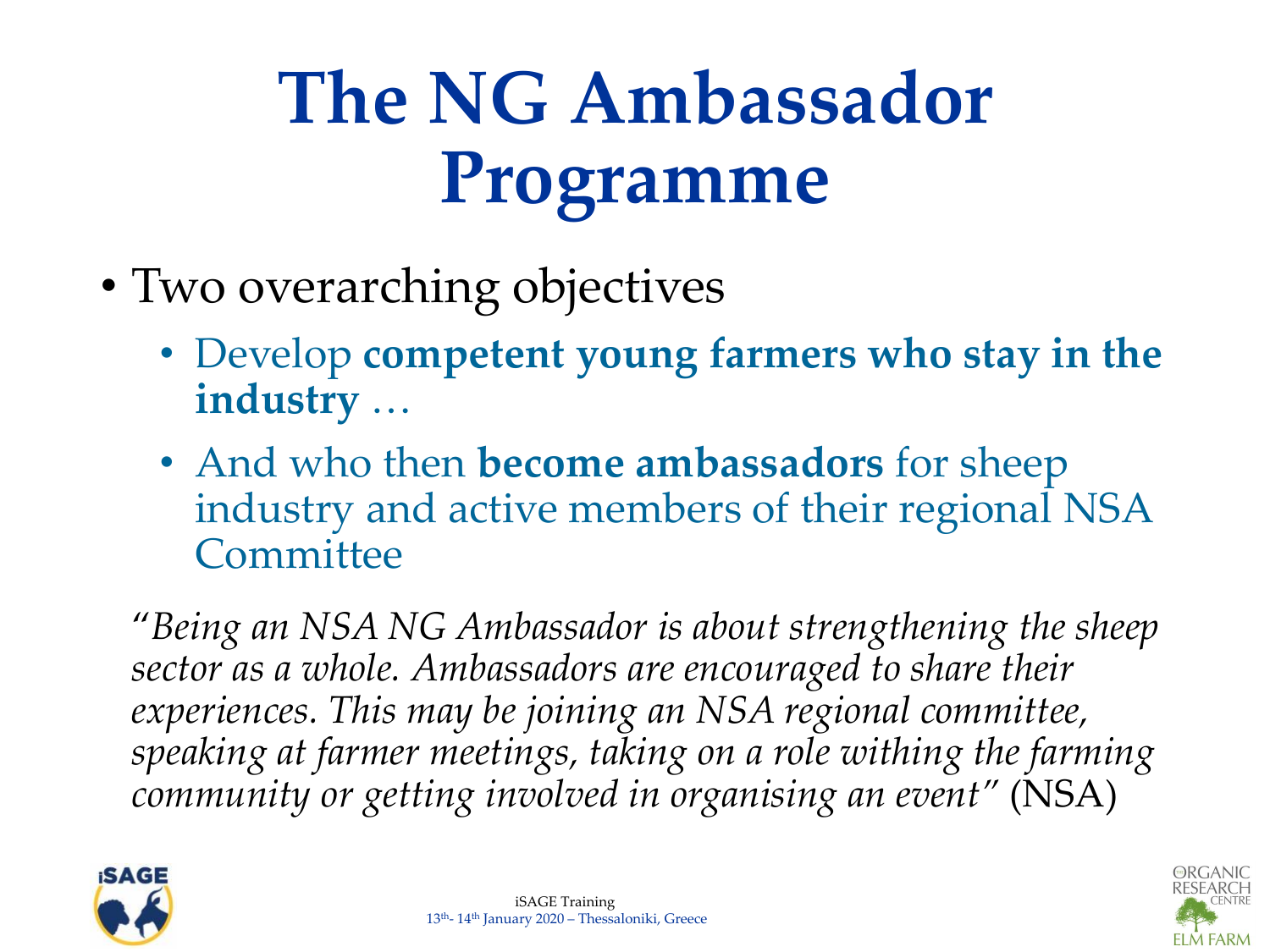## **The NG Ambassador Programme**

- Throughout the year, there are five intensive delivery sessions each lasting 2-3 days with a mix of lectures, practical sessions, farm walks and site visits
- Themes covered: grassland management, performance recording, health planning, financial management, lamb marketing options and specifications







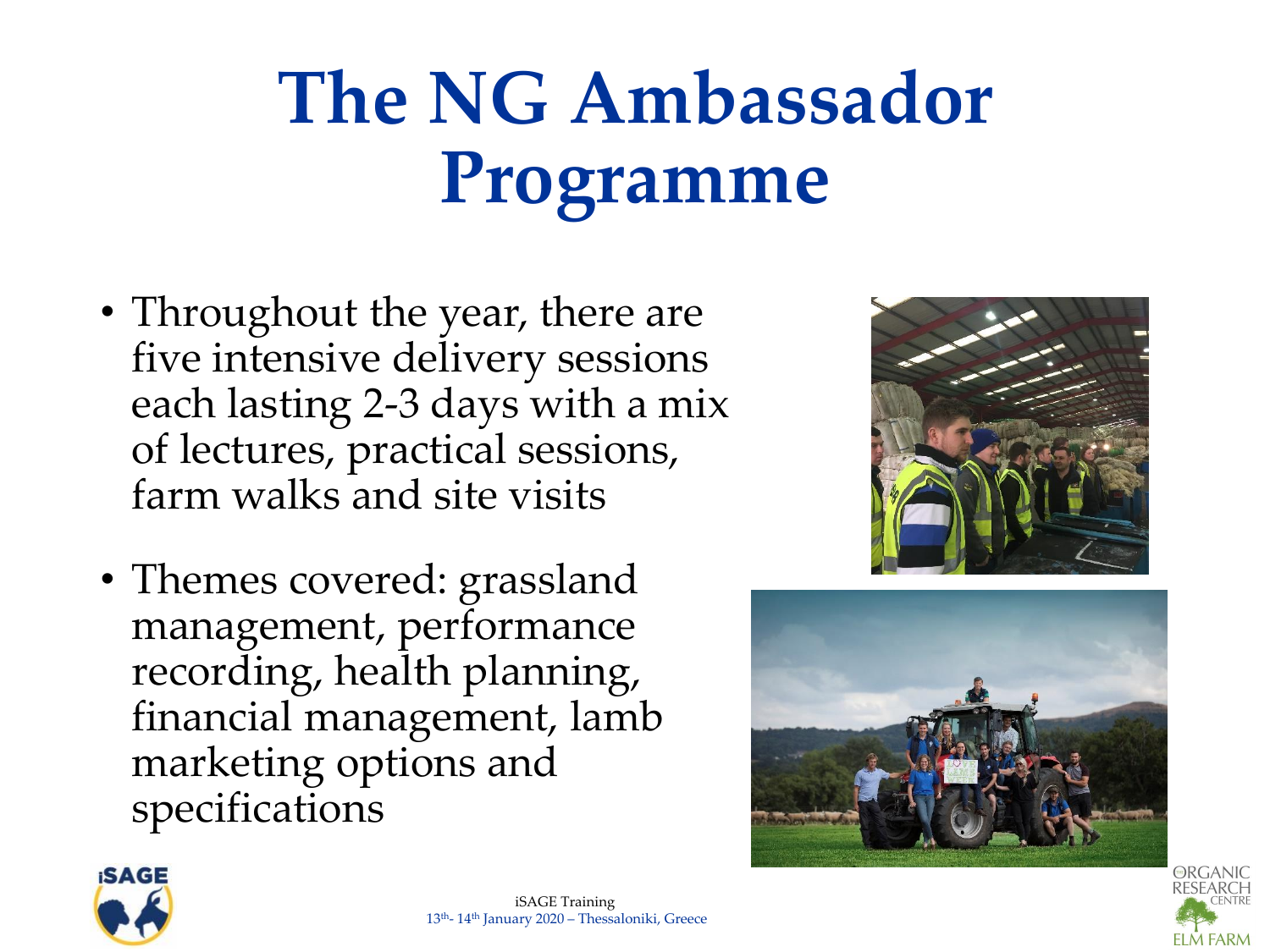# **The case study design**

Study questions:

- Has the programme achieved its main goals?
- What can be improved?

Methods used:

- Two focus groups with 2017 and 2018 participants
- Interviews + online survey with ambassadors from previous years
- Interview with the Chief Executive and with the Operations Director at NSA





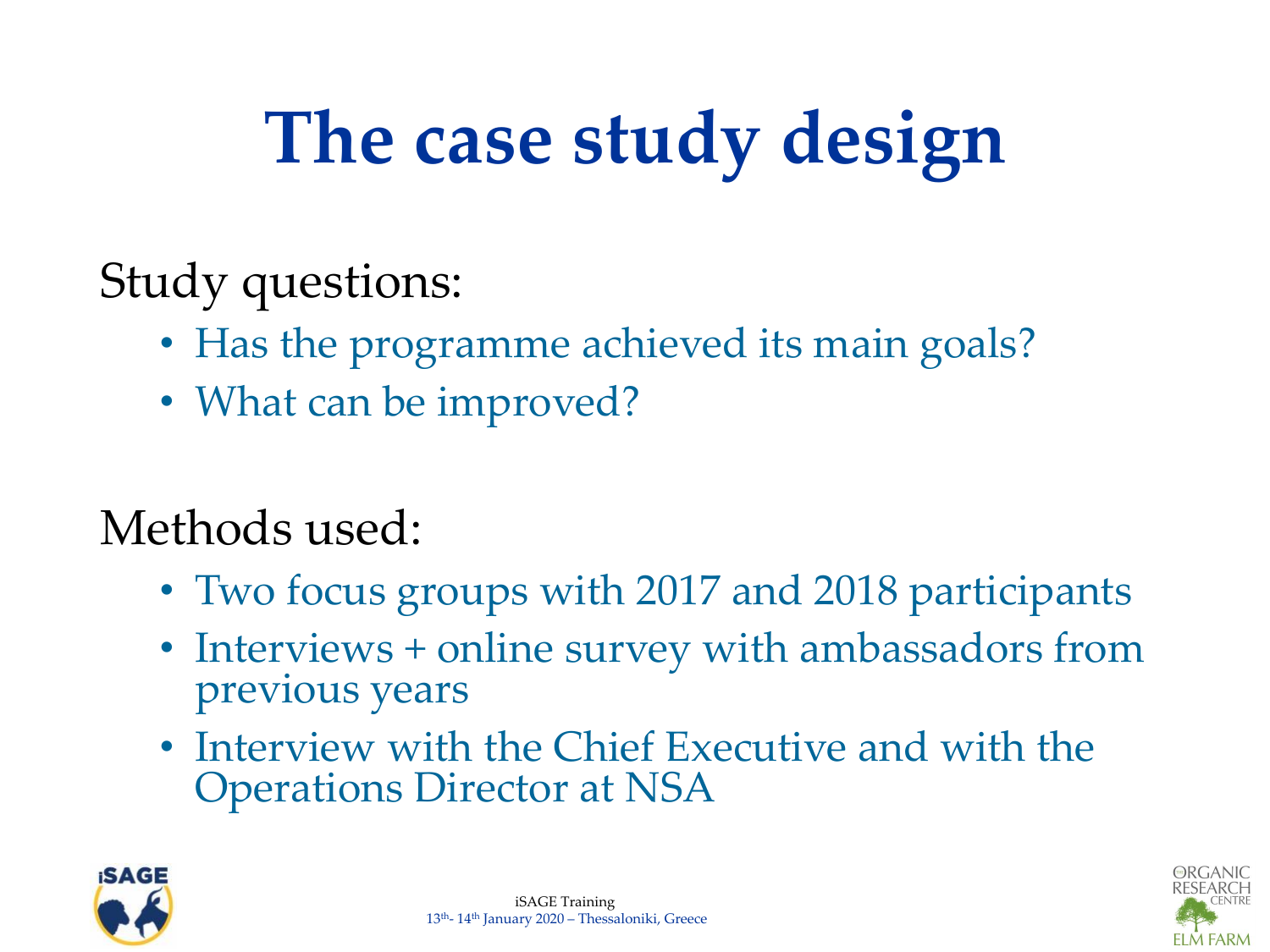### **What has worked…**

- More confident in approaching others and asking for land and help, including animal management
- Better knowledge of the industry and the market
- Direct contact with the NSA
- Seeing how others do things, questioning your own methods
- Start for peer-to-peer exchange in the future



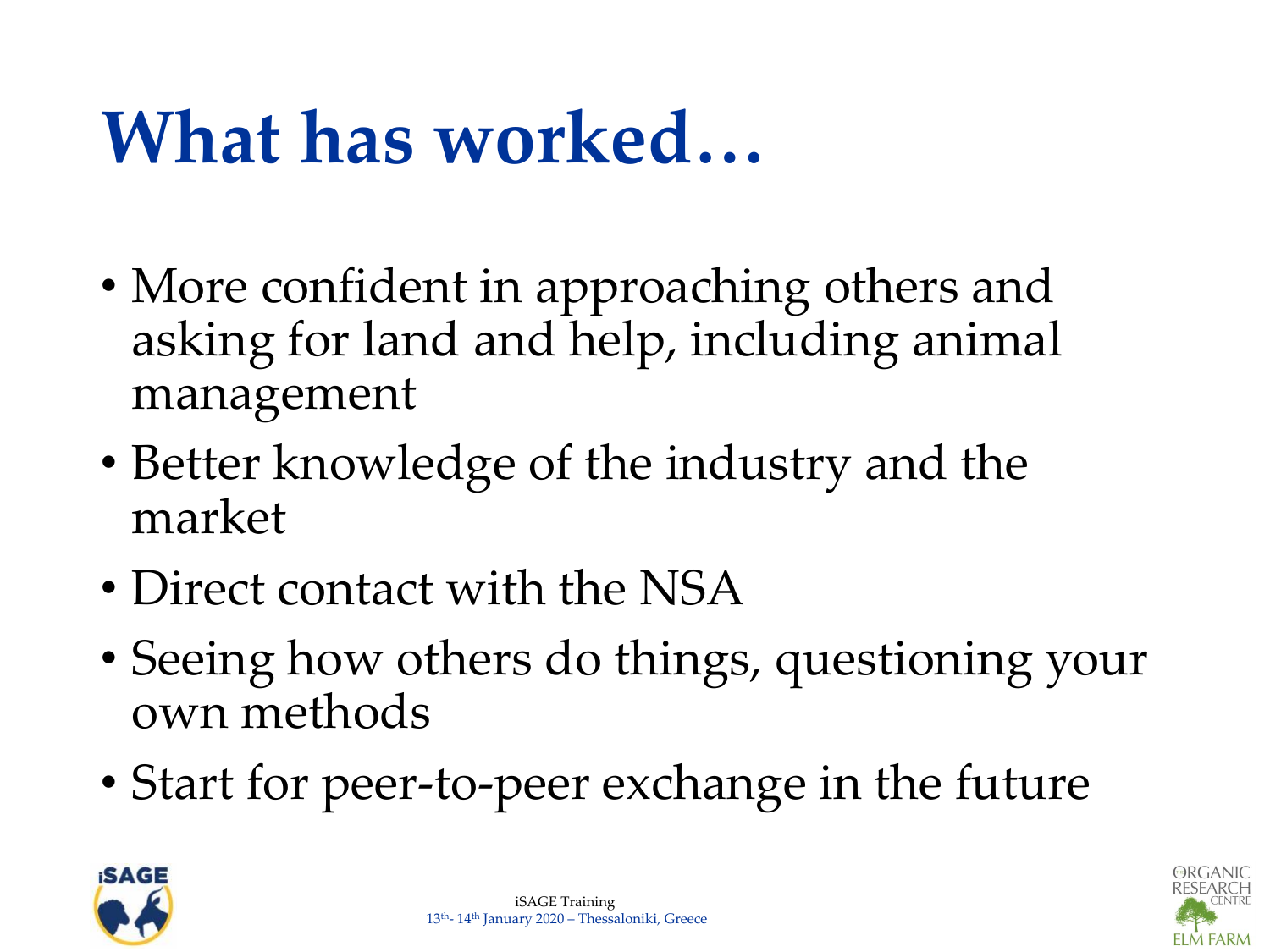### **What has worked…**

"*Maybe it* [what I learnt from the programme] *is more about how you see things. Sheep farming is not only about sheep, it is also about farm management, finances, try to make a balance between external and farm resources*"

"*We're responsible for passing it on to friends*"

"*If you understand that nutrition and grassland management go hand in hand, you are probably going to improve the diets, which is important to prevent disease and improve productivity*"



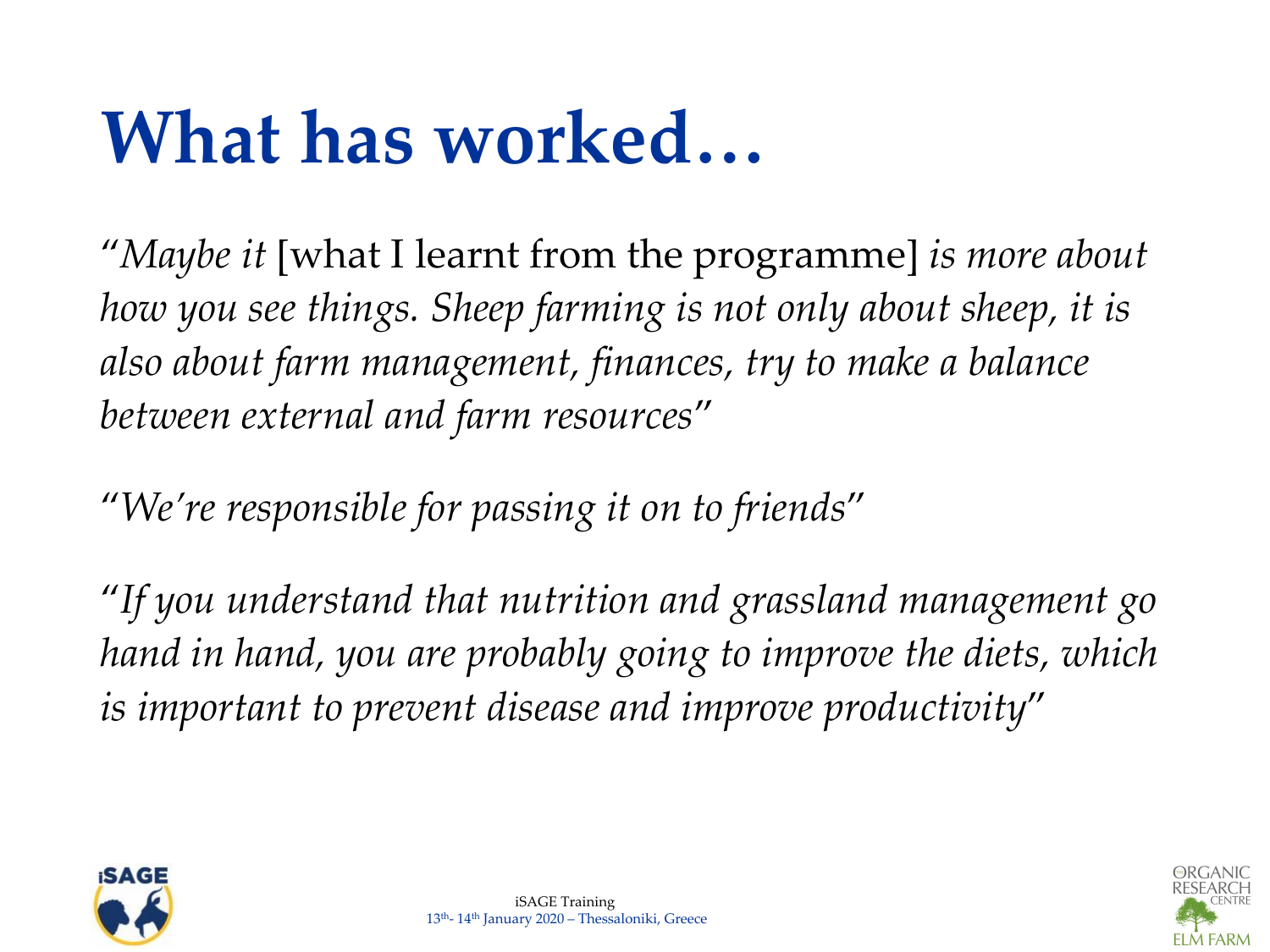#### **What do young sheep farmers consider priority areas for the sector?**

| Priority area               | <b>Mode 2018</b> | <b>Mode 2017</b>                                                          |
|-----------------------------|------------------|---------------------------------------------------------------------------|
| Access to land              | 1                | 1                                                                         |
| Increasing productivity     | $\overline{2}$   | $\overline{2}$                                                            |
| Improving genetics          | $\overline{2}$   | $\overline{4}$                                                            |
| Marketing and communication | $\overline{2}$   | $\overline{5}$                                                            |
| Access the relevant data    | 3                | 5                                                                         |
| Training                    | 5                | 3                                                                         |
|                             | $\cdots$         | $\bullet\hspace{0.1cm} \bullet\hspace{0.1cm}\bullet\hspace{0.1cm}\bullet$ |
|                             | $\cdots$         | $\bullet\hspace{0.1cm} \bullet\hspace{0.1cm}\bullet\hspace{0.1cm}\bullet$ |
| Environment and wildlife    | 12               | 12                                                                        |
| Boosting the wool sector    | 13               | 13                                                                        |



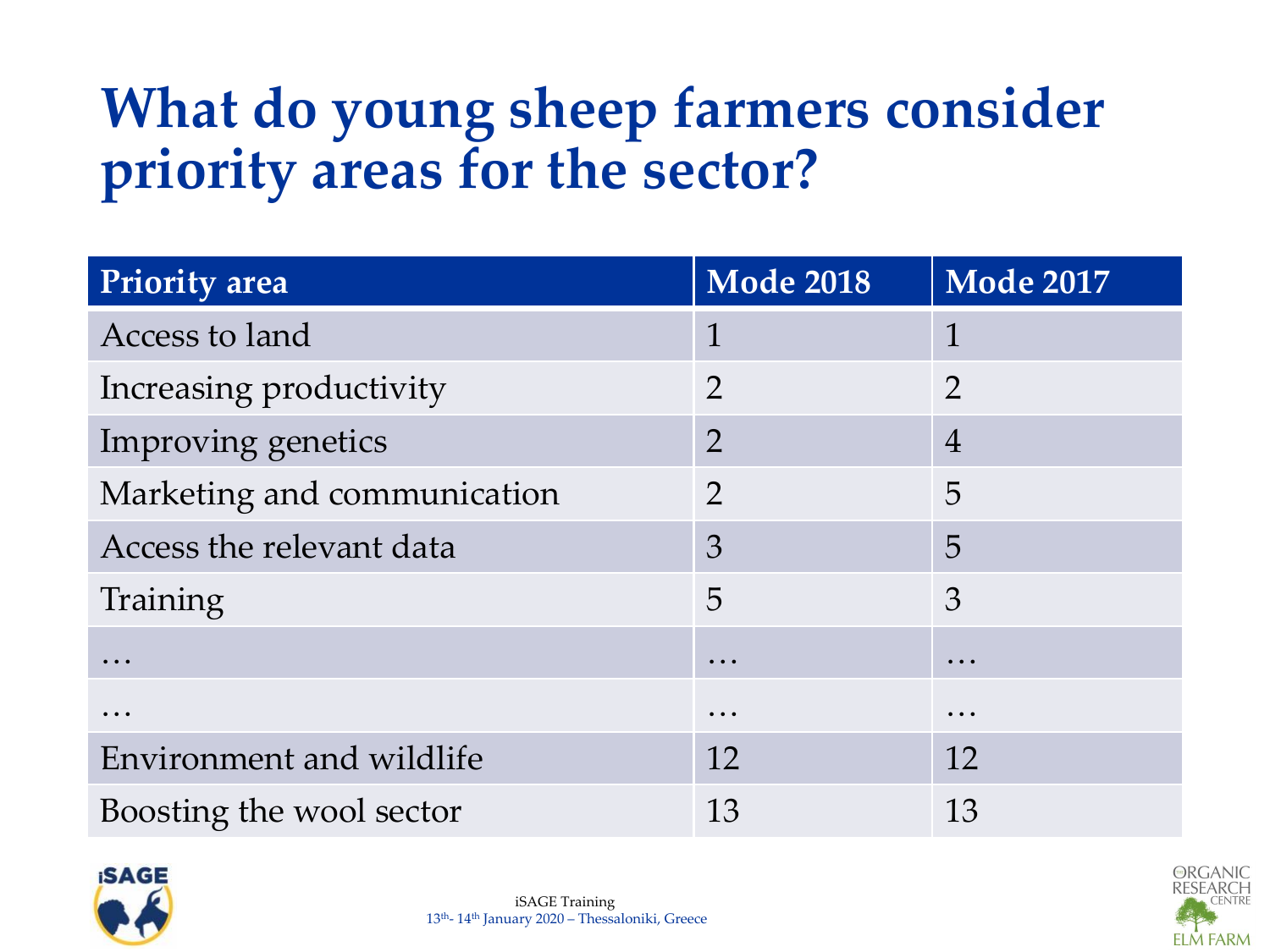### **What has worked less well…**

*"It would be good to see smaller, mixed farms of more relevance to us. I don't want to farm 1,500-2,000 sheep"*

*"There is a lot of focus on new technology… This*  [traditional farming] *is how we've been farming for so long and it has worked well so we need to promote it"*

*"There is very little exchange between groups* [of different years]"





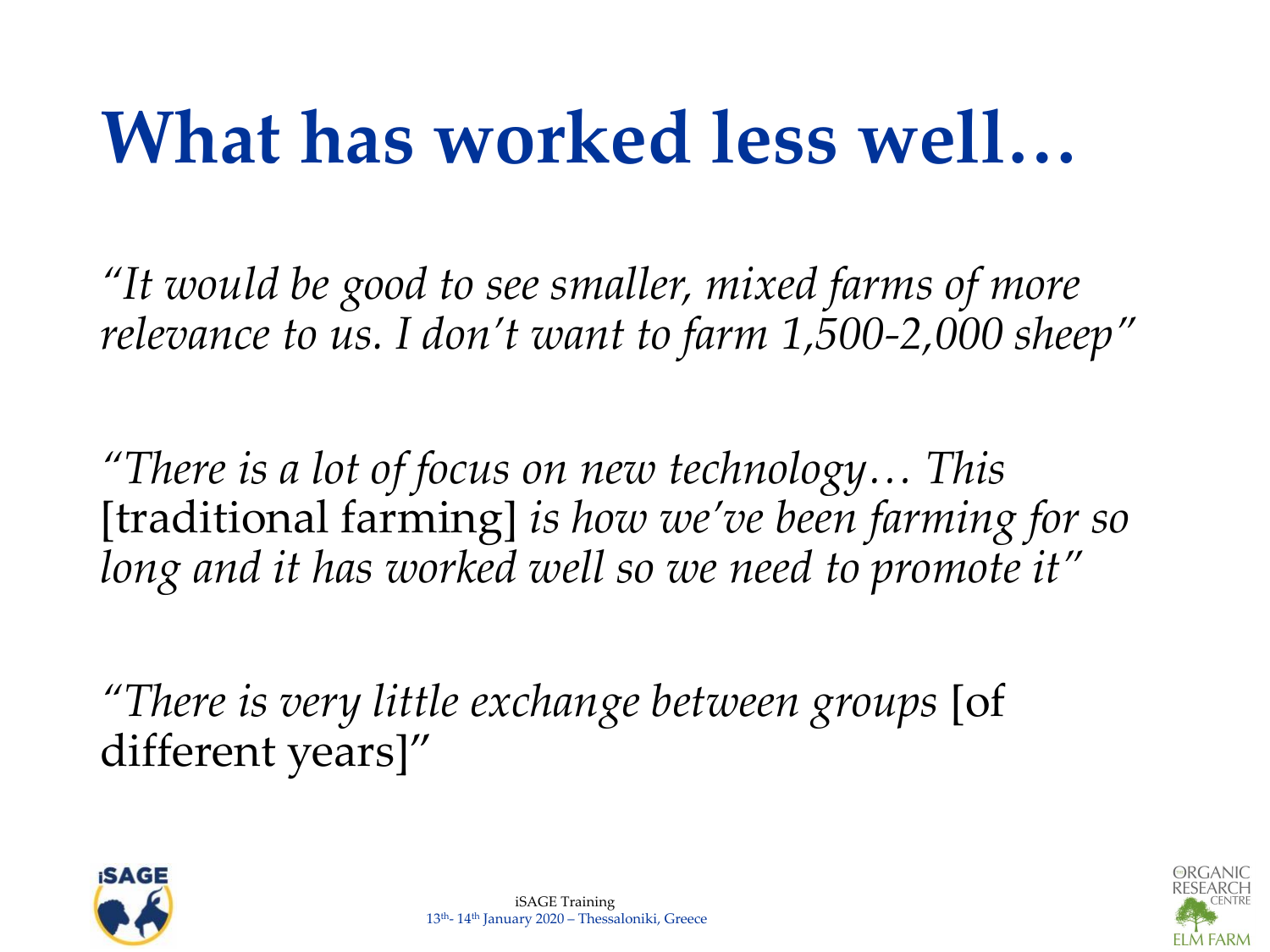# **What has worked less well… also in our approach**

• Initial plan: doing telephone interviews with ambassadors from previous years, BUT they were not responding…



• Fall-back option: doing a quick online survey



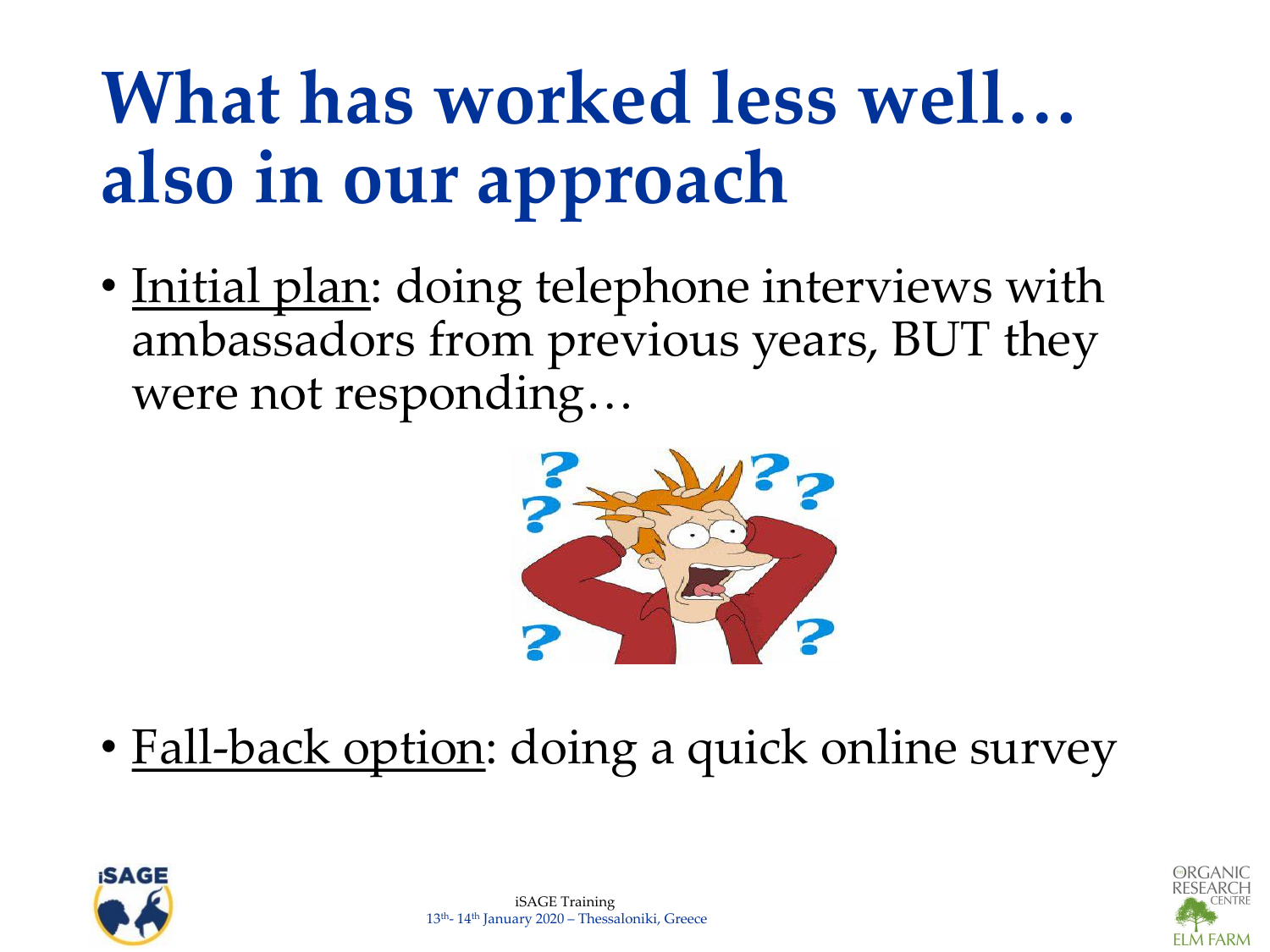#### **What do young sheep farmers consider priority areas for the sector?**



issues including climate change

improved management

value e.g. brand development for a specific breed or farm





 $\blacksquare$  1 = most imp  $\blacksquare$  2  $\blacksquare$  3  $\blacksquare$  4 = least imp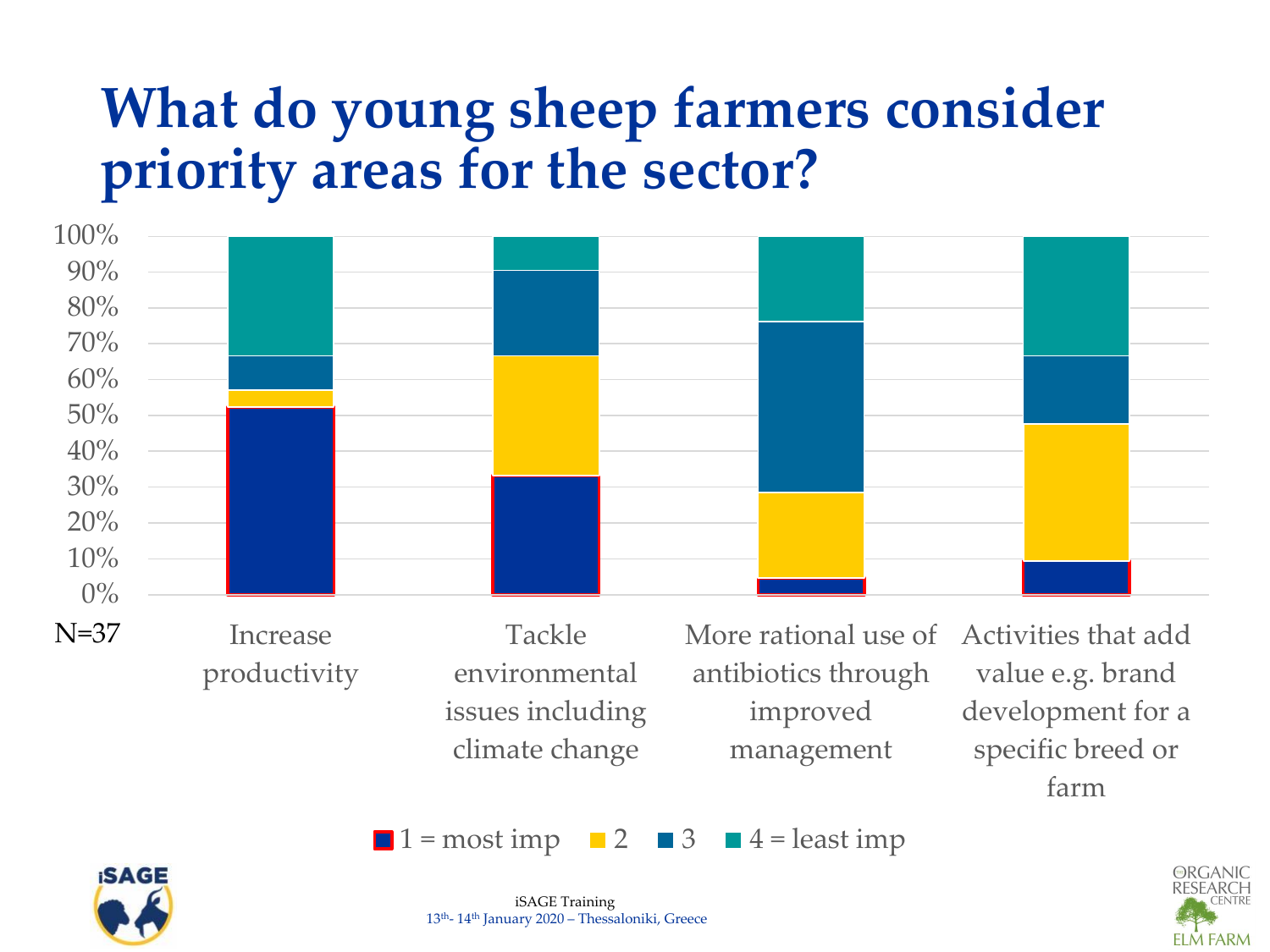#### **Engagement with the industry out of their own sheep farming enterprise**

- 27 out of 58 participants are currently members of their NSA Regional Committees, 2 chairs and 3 vice-chairs
- 10 are potential committee members if pushed
- More than half engage in various NSA initiatives